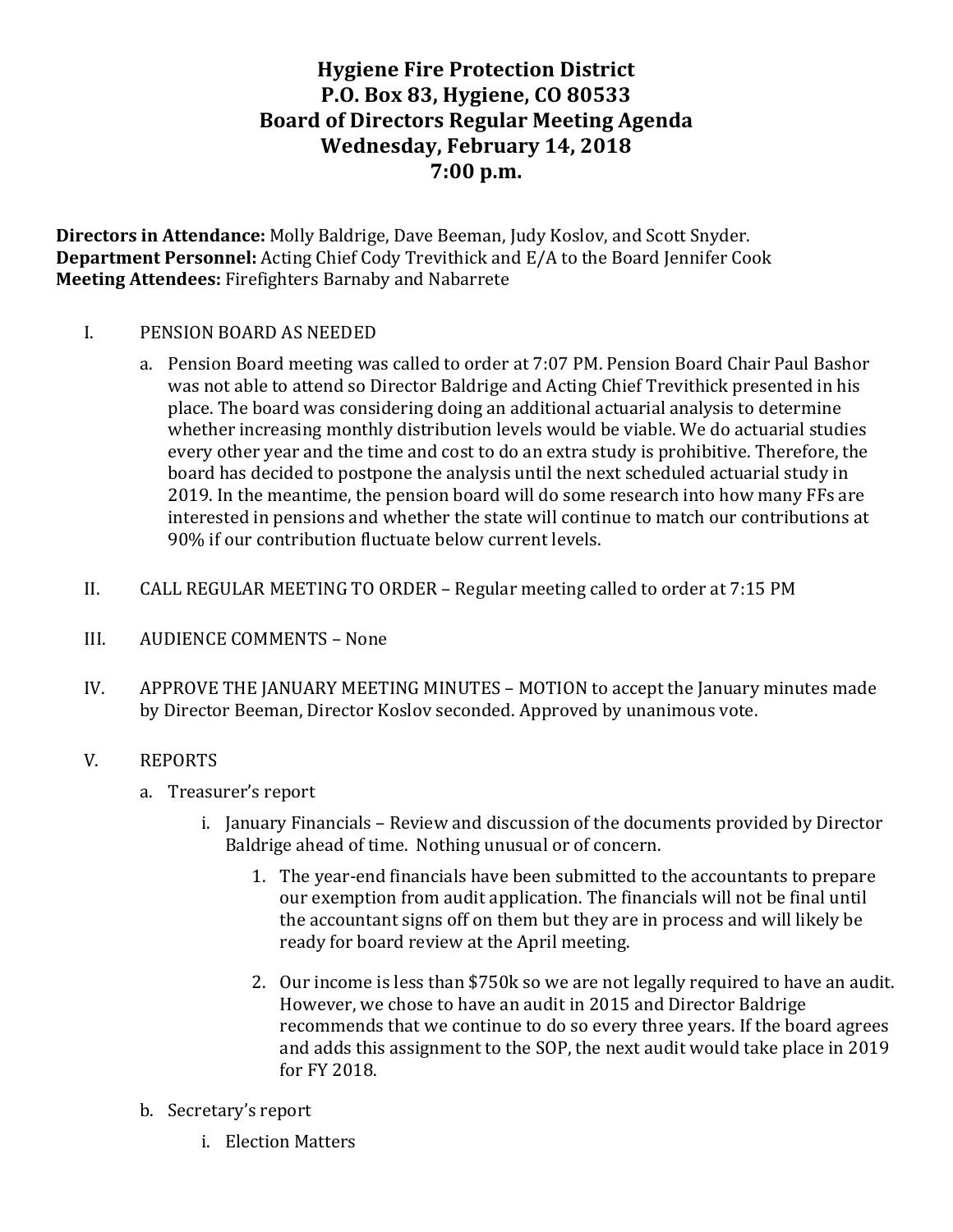- 1. The Call for Nominations was posted in the Times-Call on February  $4<sup>th</sup>$  and Director Koslov brought a copy for the board.
- 2. In addition to the 2 current board members who are interested in running for re-election, a third person has submitted a self-nomination form. Because there are more candidates than positions, we are required to hold elections for the two board member seats. We will continue to accept nominations until March  $2<sup>nd</sup>$  and will accept write-in candidate nominations until March 5th.
- 3. Historically we have held mail ballot elections but our attorney recommended having a polling place election due to the reduced cost. The board had questions about the differences between the two election processes so Jen will follow up with election attorneys to get clarification on the pros and cons of each.
- 4. FF Cunningham posted notice of the election on the website. The board felt that it needed to be clearer that we are seeking candidates for the board member elections and what that responsibility would entail. Director Baldrige will follow up with FF Cunningham to clarify what verbiage the board would like to see on the website about the election and how it should be formatted.
- ii. Upcoming deadlines
	- 1. The budget needed to be submitted to DOLA by the end of January, which Director Baldrige has done. Either Director Baldrige or Koslov will follow up to confirm that it was received.
	- 2. The financials have been submitted to the accountants to prepare our exemption from audit application, due March 31st.
	- 3. Pancake dinner takes place on February  $24<sup>th</sup>$  from 5-8 PM. Tickets are \$6 and there are a lot of good prizes for the silent auction and raffle.
- iii. Archive & Retention Project
	- 1. Someone left a stack of documents to be archived in Director Koslov's box. Jen will sort through them and add to the online archives as needed.
	- 2. Director Koslov requested that board members who have any documents that need to be archived contact Jen to coordinate transferring those files to her.
- c. Chief's Report
	- i. FD Performance Report
		- 1. Over 70% of the calls in January were for rescue and emergency medical services.
		- 2. AMR response times were much better this month, with none of the times surpassing 23 minutes.
		- 3. The goal has been two responders for each emergency EMS call, and six responders for all other emergency calls. The reports show that those goals are being met and, in many instances, exceeded.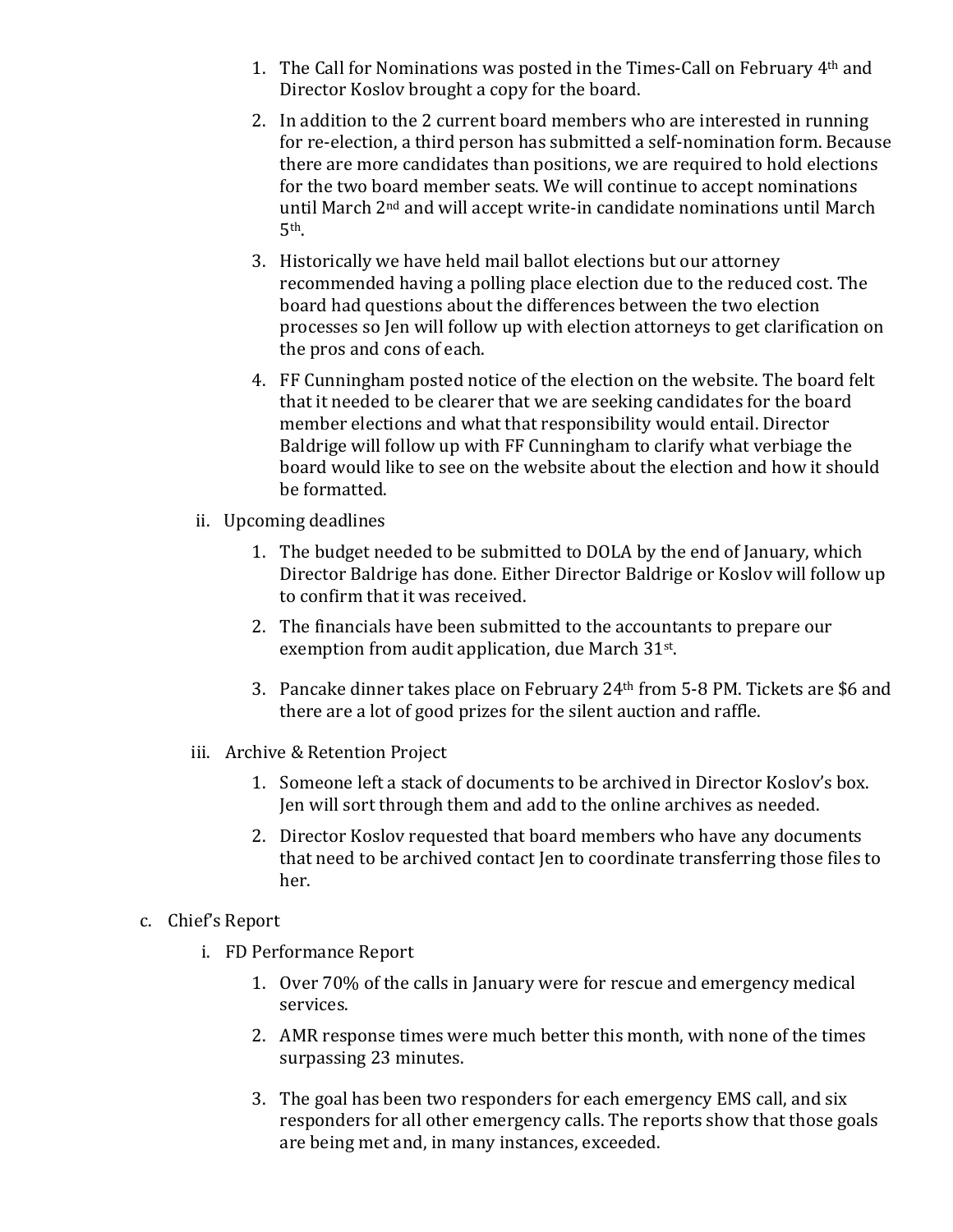- 4. The board would like FF Homyak to provide as much detail as possible about the context of the incident when AMR response times exceed 25 minutes.
- ii. Issues & Opportunities
	- 1. The FD handles a lot of the administrative activities online and it was brought to Acting Chief Trevithick's attention that the department does not have protection for any of this information. There is no established backup method in the event of a crash and, because there are no firewalls, the system is also vulnerable to hacking. Bob Barnaby offered to help the department implement an infrastructure and security enhancement plan. Bob would be willing to install all the necessary hardware and software to get the department the protection it needs, as well as train everyone in how to use them. This would include installing security measures on everyone's cell phones since info is accessed that way too. Bob would like to become an auxiliary member of the FD and would then be able to maintain the systems on a more ongoing basis.
		- a. Director Beeman, Director Koslov, Acting Chief Trevithick, FF Cunningham and Bob Barnaby will get together to discuss Bob's recommendations and how they could be implemented. Acting Chief Trevithick will coordinate a day and time for the meeting.
	- 2. Now that the 2831 is back from getting repairs, all the trucks are running well. The 2860 has been stripped of all decals and is going in for replacements at the end of the week. If the new ones adhere the way that they are supposed to, the 2851 will go in for new decals as well.
	- 3. FF Barnaby has been working on getting the Swiftwater trailer fully stocked so that it is ready to go when needed.
	- 4. All members now have photo ID badges
	- 5. The official term for the unit of FFs is "the Association." Director Baldrige observed that there were some inconsistencies in the Association bylaws, sometimes the "Department" was used and sometimes the "Association. For clarity this should be corrected and used on all legal documents, particularly on the business checks. FF Barnaby will follow up with Captain Benzel to make the corrections on the most recent version of the bylaws and send it to all board members.
	- 6. The district recently revived an auto-aid agreement with Boulder County regarding wildland fires.
		- a. Director Baldrige will work with Acting Chief Trevithick to get him set up on Box.com so that association agreements and records can be archived.

### VI. OLD BUSINESS

a. Shift Staffing Program – Captain Benzel sent the most recent version of the shift staffing SOP to our attorney for legal review but we have not heard back. FF Barnaby will connect with Captain Benzel to forward to the board the email with the latest SOP that Captain Benzel sent to John Chmil.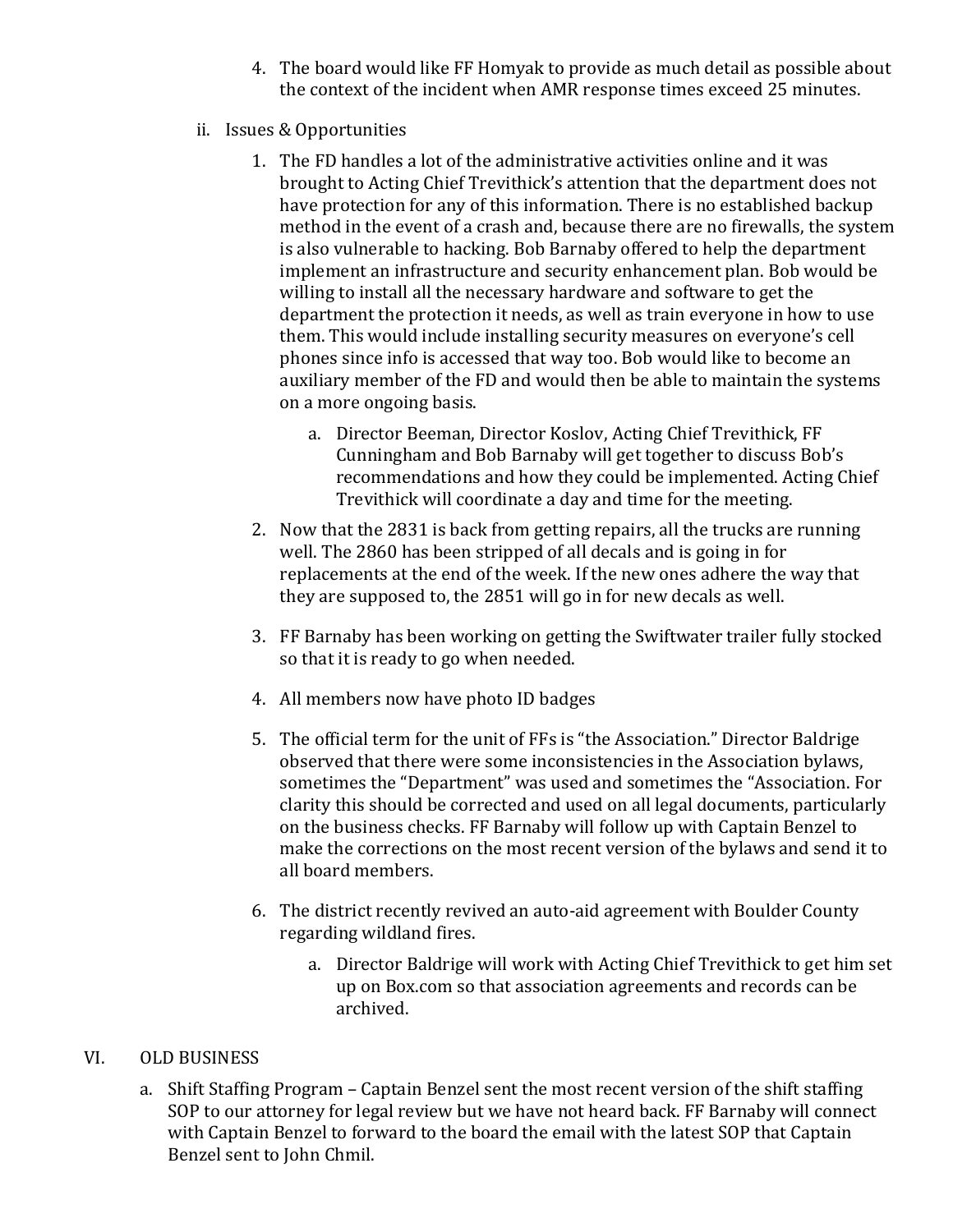- i. Selection paid/Volunteer  $-$  Once the SOP has been fully laid out and legally approved, all members of the association will need to formally declare their status as either a part-time paid employee, or as a volunteer.
- ii. SOP for requesting off duty paid members respond When the tone drops for certain pre-defined emergency incidents, available FFs will call in to command to find out if they are needed. If they are needed, they show up and clock in. Once the emergency has been resolved enough to send people home, the volunteers will remain and the paid members will clock out.
- iii. Pension Director Baldrige received information about a separate fund that could apply to part-time paid employees. She will forward that information to Acting Chief Trevithick for review and distribution.
- iv. Workers Comp We received an estimate for workers comp insurance but it was based on a department comprised of volunteers and a couple office employees. When we switch to a mix of paid part time and volunteer staff the premium will likely change.
- b. Roof The engineers are coming next week to view the site and develop specifications of exactly what needs to be done. Contractors will then submit bids based on the engineer's design.
- c. Station redesign Director Brinkman has been exploring options for contractors to do the work and we currently have five bids. Whether we move forward with the station redesign will depend on the bids and whether it is worth the expense if we are planning on building a completely new station in the next five or ten years.
- d. By-Laws/SOP Committee Discussed above
- e. Jacket cost (Bashor) The new jacket sample is the same price point and much better quality. 'Hygiene Fire Department' will be silkscreened on both the front and back. If we can find a company to do it for a good price, Acting Chief Trevithick would like to get Velcro patches with the FFs names on the back.

#### VII. NEW BUSINESS

- a. Strategic Plan Director Brinkman was not in attendance so there was no discussion on the most recent changes to the strategic plan.
	- i. Director Baldrige proposed that the board develop a list of goals for the year and for those that should be dealt with in the next 3-5 vears. Then, at the beginning of subsequent years, the board can review the goals on the 3-5 year list and choose which ones should be the focus for that year. Director Baldrige proposed that each board member review both the Board To Do List and the goals listed and the bottom of the agenda; make a list of goals for 2018 and bring them to the March meeting.
- b. A MOTION to go into executive session was made by Director Baldrige at 9:02 PM. Director Beeman seconded and the motion was approved by unanimous vote.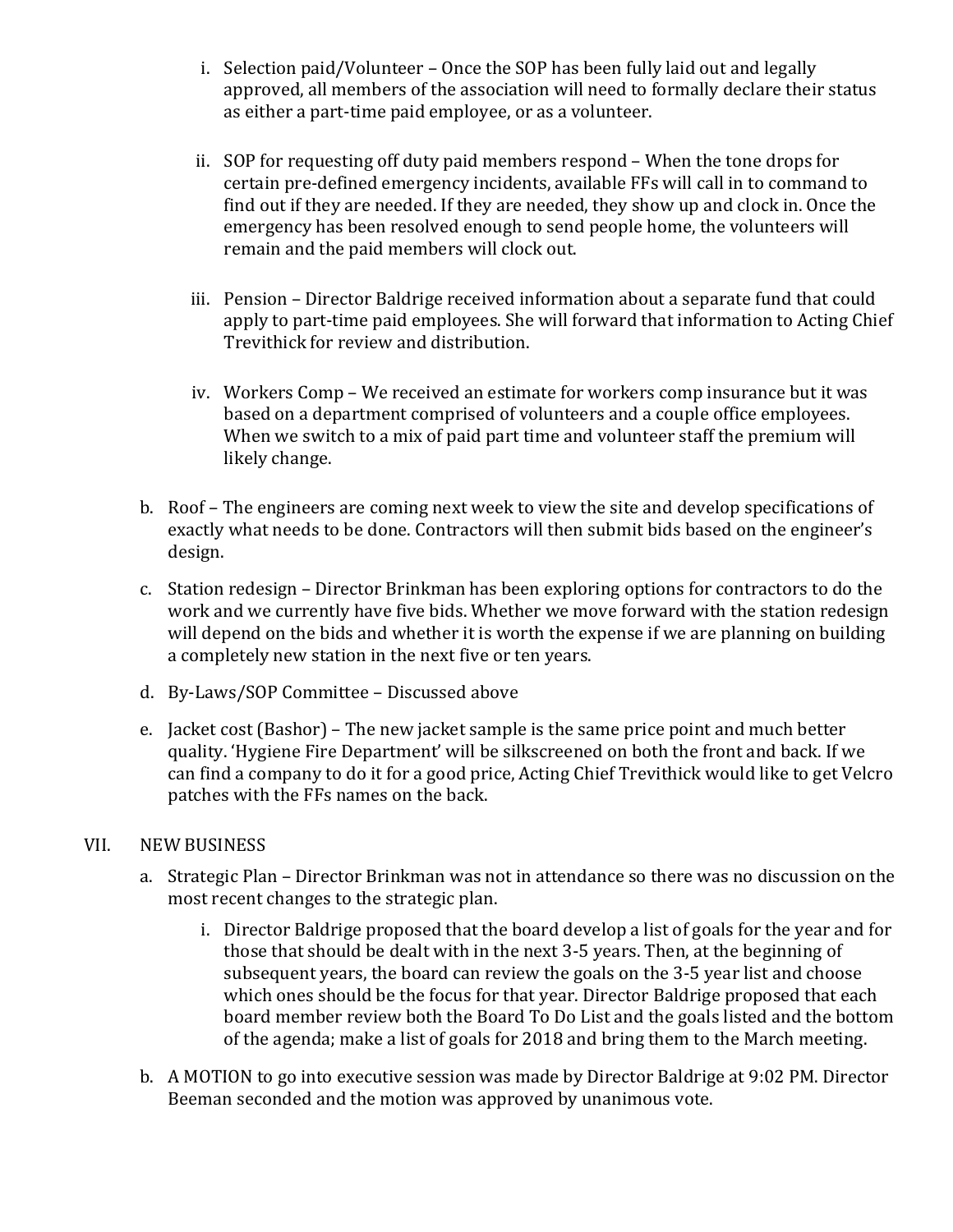#### VIII. EXECUTIVE SESSION

- a. Discuss selection of Chief
- b. A MOTION to exit the executive session and adjourn the meeting was made by Director Baldrige at 9:26 PM. Director Koslov seconded and the motion was approved by unanimous vote.

#### IX. GOALS

- a. Board Bylaws and SOPs: Molly Will be examined by the working committee, starting in January.
- b. Establish Level of Service for HFPD Medical Response: Scott It was agreed that this should be a point of focus for 2018
- c. Establish Level of Service for Medical Transport Service: Scott Not discussed
- d. Get record keeping system set up filing, organization, preservation, accessibility of docs: Judy - Director Koslov will coordinate with Jen on how to move forward on this in early 2018
- e. Strategic Plan: Steve Director Brinkman requested that each board member review the strategic plan individually and submit all comments and suggestions to him by February  $7<sup>th</sup>$ . Once he has collected all the reviews, he will sort through them and update the strategic plan with specific numbers and goals in order to come up with a draft that is more representative of the board
- f. Review Statement of Purpose DONE
- g. Verify all employees have proper tax withholding: Molly; Insurance; Dave; Job Descriptions: Chief - Not discussed
- X. ADJOUNMENT A MOTION to exit the executive session and adjourn the meeting was made by Director Baldrige at 9:26 PM. Director Koslov seconded and the motion was approved by unanimous vote.

Motion/Resolution Summary:

- MOTION to accept the January minutes
- MOTION to go into executive session
- MOTION to exit the executive session and adjourn the meeting

### **ACTION ITEMS:**

### **Acting Chief Trevithick**

- Forward the email from Bob Barnaby re Internet security to the board members for them to review and ask questions.
- Coordinate with Director Beeman, Director Koslov, FF Cunningham and Bob Barnaby to set up a day and time for a meeting regarding Internet security options for the FD.